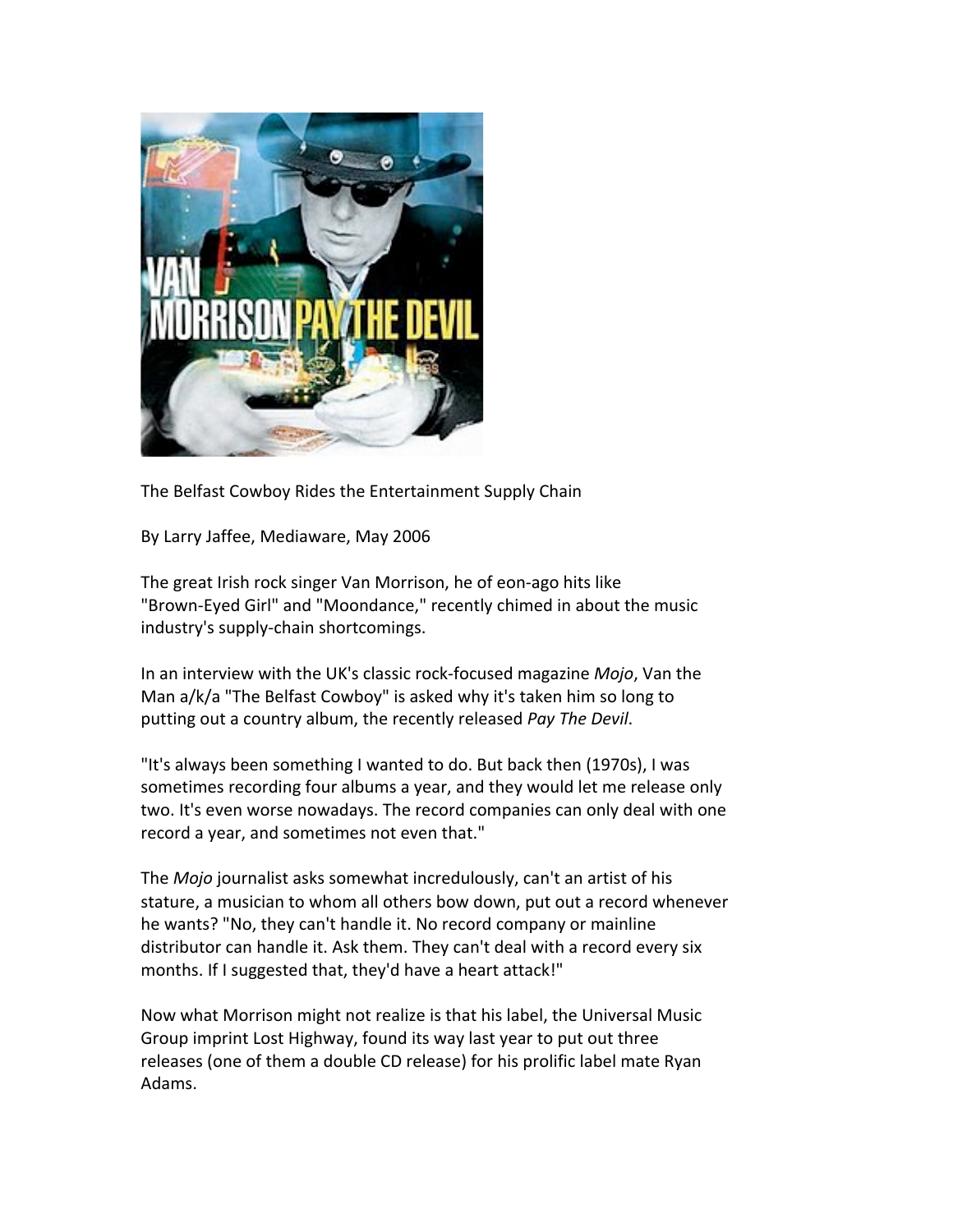But that's the difference of being a 60-something old fart, appealing only to babyboomers like me, and a good-looking, under-30 hipster, who might still connect with the Napster generation even though his alt-Americana brand of music has its roots in 1960s bands like the Byrds and the Buffalo Springfield. It's all about marketing apparently.

However, Morrison touches on a sublime point about the state of physical media distribution. An Amazon music search for "Van Morrison" returns 276 titles (he hasn't made that many records, it just seems that way). His legitimate recording output is probably closer to 50 albums, and the disputed copyrights of his early solo work explains the countless reissues of mid-1960s tracks that the artist long ago disavowed as being crap he recorded to get out of a draconian, screw-the-artist contract.

Now that digital distribution is taking hold and legitimate downloads are turning into a real business, you would think that Universal might turn to the Web as a means to satisfy Morrison's need to churn out product. On the other hand, maybe it just shows how the powers-that-be pidgeonhole consumers (i.e., a Van Morrison fan would only want a physical CD). Maybe there's some truth to the stereotype.

On the day that Pay The Devil was released I thought about downloading the full album from iTunes, but eventually decided to take a trip to Target to buy the CD, so I could put it on the shelf with all of the others that hardly ever get a listen. I'm not really sure why, other than my apparent DNA's collector gene.

Meanwhile, the music business is still fretting about the machinations of digital music, and what impact that sales shift might have on forecasting demand for any particular CD.

"Ninety-seven percent [of iTunes transactions] is sold as single tracks. That's a big problem for the music business," announced David Dorn, senior vice president of new media strategy for Rhino Records, Warner Music Group's reissue label, at the International Recording Media Association (IRMA) forum in La Quinta in March.

At the recent Digital Music Forum conference in New York, another interesting iTunes factoid emerged: the 100 best-selling artists on the Billboard charts only generated 33 percent of the Apple music store's sales. That figure suggests there's an alternative consumer universe out there, not just interested in buying the hits.